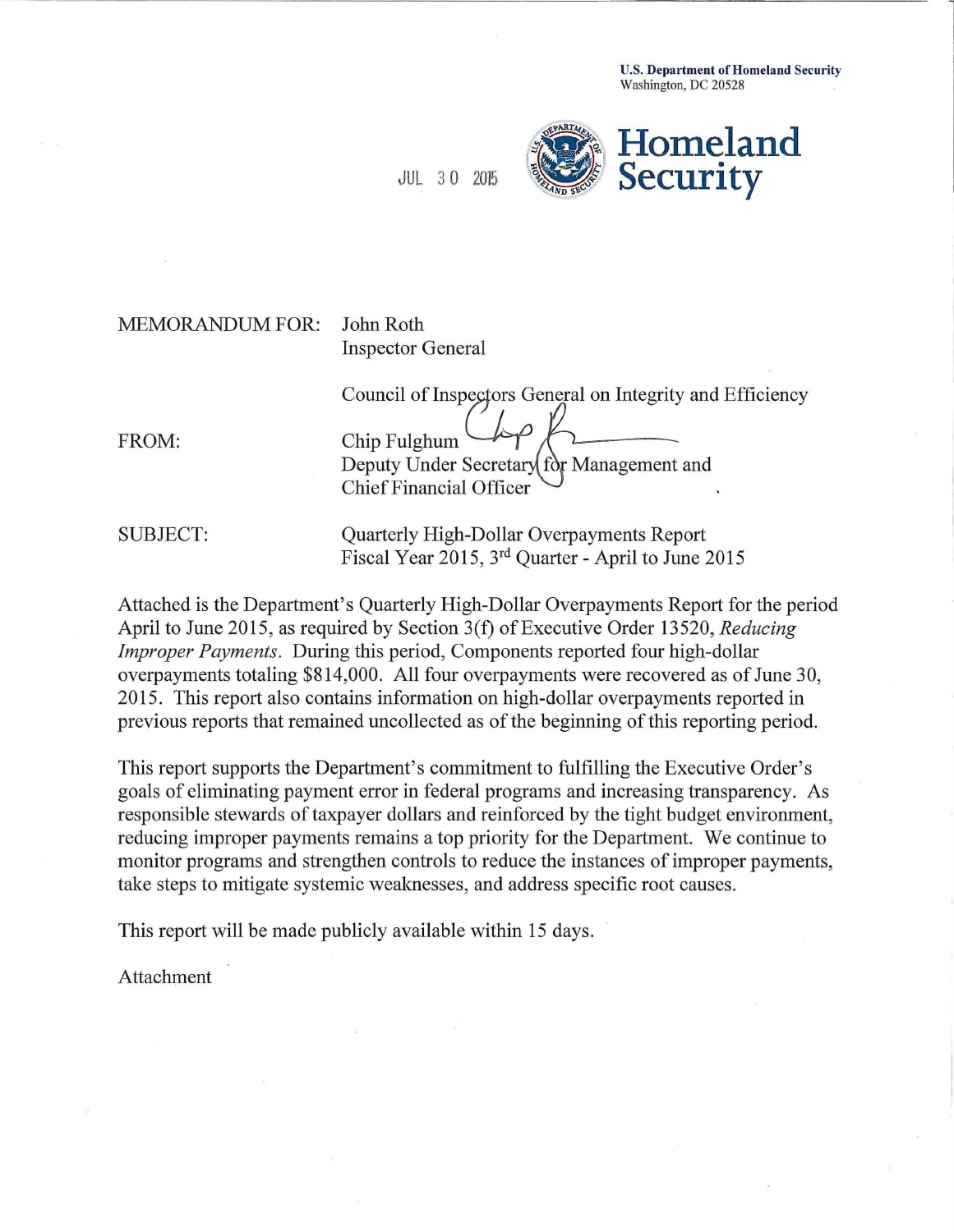|             |                                                       |                  |              |                                                                         |                                                                                                                                                                                             |                            |                                            | <b>Department of Homeland Security</b><br><b>High-Dollar Overpayments Report</b><br>for the Quarter Ending June 30, 2015                                                                                                                                                                                                                                                                                                                                                                                                                                                                                                                    |                     |                                                      |                                 |                    |                   |                       |                     |                                                         |                               |                                                                    |
|-------------|-------------------------------------------------------|------------------|--------------|-------------------------------------------------------------------------|---------------------------------------------------------------------------------------------------------------------------------------------------------------------------------------------|----------------------------|--------------------------------------------|---------------------------------------------------------------------------------------------------------------------------------------------------------------------------------------------------------------------------------------------------------------------------------------------------------------------------------------------------------------------------------------------------------------------------------------------------------------------------------------------------------------------------------------------------------------------------------------------------------------------------------------------|---------------------|------------------------------------------------------|---------------------------------|--------------------|-------------------|-----------------------|---------------------|---------------------------------------------------------|-------------------------------|--------------------------------------------------------------------|
|             | <b>Current Quarter Q3 FY15 Activity</b>               |                  |              |                                                                         |                                                                                                                                                                                             |                            |                                            |                                                                                                                                                                                                                                                                                                                                                                                                                                                                                                                                                                                                                                             |                     |                                                      |                                 |                    |                   |                       |                     |                                                         |                               |                                                                    |
| Component   | <b>Recipient</b><br>Type<br>(Entity or<br>Individual) | City             | <b>State</b> | Program(s) Responsible                                                  | <b>Recovery Actions</b><br><b>Taken or Planned</b>                                                                                                                                          | Category (Bill)            | <b>Cause of</b><br>Overpayment<br>Category | Why the Overpayment Occurred And Actions to<br><b>Prevent Reoccurrence</b>                                                                                                                                                                                                                                                                                                                                                                                                                                                                                                                                                                  | <b>Payment Date</b> | <b>High \$ Overpayment</b><br><b>Date Identified</b> | Date<br>Overpayment<br>Recouped | <b>Amount Paid</b> | Correct<br>Amount | Overpayment<br>Amount | Recovered<br>Amount | <b>Waived Amount</b><br>or<br>Documentation<br>Received | Outstanding<br><b>Balance</b> | Days taken to<br>Recoup<br>Overpayment<br><b>Within the Period</b> |
| <b>USCG</b> | Entity                                                | Washington       | DC           | Coast Guard HQ - COMDT                                                  | Refund check received from the vendor on<br>04/22/15.(Unidentified Check)                                                                                                                   | Invoice                    | Overbilling                                | FINCEN received invoice approval from the Contracting Officer for<br>\$166,147.00. The vendor later discovered an overbilling discrepancy<br>during a reconciliation/audit and immediately submitted a refund check<br>for \$166,147.00. The vendor has taken appropriate action to prevent<br>reoccurrence. FINCEN is working with our contracting community to<br>ensure controls are being followed prior to invoice approval.                                                                                                                                                                                                           | April 25, 2012      | May 14, 2015                                         | April 23, 2015                  | \$166,147.00       | \$0.00            | \$166,147.00          | \$166,147.00        | \$0.00                                                  | \$0.00                        |                                                                    |
| <b>USCG</b> | Individual                                            | <b>Bay Point</b> | California   | Coast Guard Pay & Personnel - Military Active<br>and Reserve Pay Office | Pavroll Deduction                                                                                                                                                                           | Late Notification<br>death | Late Notification - death                  | Late death notification by 13 months. Error found when mail was<br>returned to USCG and Social Security death list was checked. USCG<br>uses the military death listing for their Do Not Pay process each month<br>RM&A is working with USCG to incorporate the Social Security death<br>list as part of the monthly Do Not Pay process. All funds have been<br>recouped through Treasury.                                                                                                                                                                                                                                                  | June 1, 2015        | June 5, 2015                                         | June 26, 2015                   | \$51,897.69        | \$0.00            | \$51,897.69           | \$51,897.69         | \$0.00                                                  | \$0.00                        | 30                                                                 |
| CBP         | Entity                                                | Reston           | VA           | Office of Information and Technology                                    | Vendor has refunded the duplicate payment.                                                                                                                                                  | Vendor Billing Error       | Vendor Billing Error                       | The vendor submitted two invoices with different invoice dates and<br>different invoice numbers for the same period of performance. The<br>vendor was trying to correct a classification error, but did not make it<br>clear to the program office. The program office entered receiving<br>reports for each invoice. To prevent a reoccurrence the program office<br>will be reminded to look at the period of performance and using this on<br>their notes on the receiving reports would typically catch duplicated<br>receiving reports from being generated.                                                                           | June 11, 2015       | June 12, 2015                                        | June 23, 2015                   | \$138,662.31       | \$0.00            | \$138,662.31          | \$138,662.31        | \$0.00                                                  | \$0.00                        | 30                                                                 |
| <b>TSA</b>  | Entitty                                               | Pittsburgh       | PA           | Office of Information and Technology                                    | Funds have been received. Vendor submitted a refund check i<br>the amount of \$457,244.91, posted on 6/16/15. A reclass was<br>completed on 6/19/2015 to re-establish the Undelivered Order | <b>Duplicate Payment</b>   | Vendor Billing Error                       | The vendor submitted duplicate invoices with different invoice numbers<br>(IBM0002392494 and IBM0002401047) because the original invoice<br>(IBM0002392494) was rejected/cancelled by the COR. Due to the<br>difference in invoice numbers, the system's controls did not ID the<br>duplicate and both invoices were paid. Vendor identified the duplicate<br>invoice submitted in error and sent refund. Current controls are in<br>place to catch duplicate invoice numbers. ACOs, COs & CORs need<br>to remain vigilant of account balances and/or vendor invoices<br>previously submitted and approved for goods and services provided. | March 27, 2015      | June 15, 2015                                        | June 19, 2015                   | \$914,489.82       | \$457,244.91      | \$457,244.91          | \$457,244.91        | \$0.00                                                  | \$0.00                        | 30                                                                 |
|             |                                                       |                  |              |                                                                         |                                                                                                                                                                                             |                            |                                            |                                                                                                                                                                                                                                                                                                                                                                                                                                                                                                                                                                                                                                             |                     |                                                      |                                 |                    |                   | \$0.00                |                     |                                                         | \$0.00                        |                                                                    |
|             |                                                       |                  |              |                                                                         |                                                                                                                                                                                             |                            |                                            |                                                                                                                                                                                                                                                                                                                                                                                                                                                                                                                                                                                                                                             |                     |                                                      |                                 |                    |                   |                       | 100%                | 0%                                                      |                               |                                                                    |
|             |                                                       |                  |              |                                                                         |                                                                                                                                                                                             |                            |                                            |                                                                                                                                                                                                                                                                                                                                                                                                                                                                                                                                                                                                                                             |                     |                                                      | Total                           | \$1,271,196.82     | \$457,244.91      | \$813,951.91          | \$813,951.91        | \$0.00                                                  | \$0.00                        |                                                                    |

8/19/2015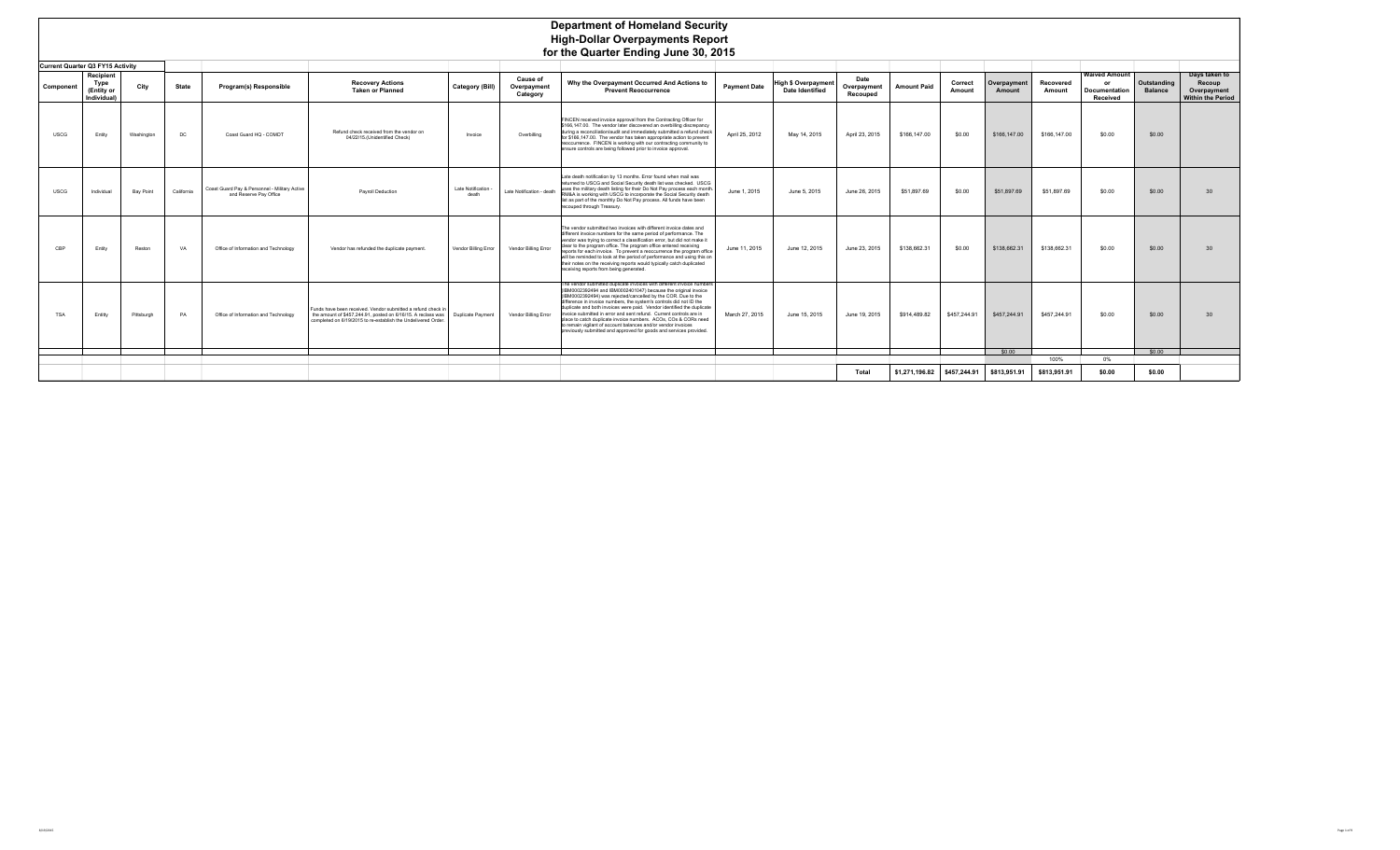## **Department of Homeland Security Prior Quarter Outstanding Debt Reporting Quarter Ending June 30, 2015**

|              | <b>Debts Under Collection by DHS</b>           |                                      |              |                                                                                    |                                                                                                                                                                                                                                                                                                                                                                                                                                                                                                                                                                                                                                                                                                                                                                                                                                                                                                                                                                                                      |                     |                                                      |                    |                       |                       |                         |                               |                     |                                                                                                                                                                                                                                                                                                                                                                                                                                                                                                                                                                                                                                                                                                                                                                                                                                                                                                                                                                                                                                                                                                                                                                                                                                                                                    |
|--------------|------------------------------------------------|--------------------------------------|--------------|------------------------------------------------------------------------------------|------------------------------------------------------------------------------------------------------------------------------------------------------------------------------------------------------------------------------------------------------------------------------------------------------------------------------------------------------------------------------------------------------------------------------------------------------------------------------------------------------------------------------------------------------------------------------------------------------------------------------------------------------------------------------------------------------------------------------------------------------------------------------------------------------------------------------------------------------------------------------------------------------------------------------------------------------------------------------------------------------|---------------------|------------------------------------------------------|--------------------|-----------------------|-----------------------|-------------------------|-------------------------------|---------------------|------------------------------------------------------------------------------------------------------------------------------------------------------------------------------------------------------------------------------------------------------------------------------------------------------------------------------------------------------------------------------------------------------------------------------------------------------------------------------------------------------------------------------------------------------------------------------------------------------------------------------------------------------------------------------------------------------------------------------------------------------------------------------------------------------------------------------------------------------------------------------------------------------------------------------------------------------------------------------------------------------------------------------------------------------------------------------------------------------------------------------------------------------------------------------------------------------------------------------------------------------------------------------------|
| Component    | Recipient<br>Type (Entity<br>or<br>Individual) | City                                 | <b>State</b> | Program(s)<br>Responsible                                                          | Recovery Action Taken or Planned                                                                                                                                                                                                                                                                                                                                                                                                                                                                                                                                                                                                                                                                                                                                                                                                                                                                                                                                                                     | <b>Payment Date</b> | <b>High \$ Overpayment</b><br><b>Date Identified</b> | <b>Amount Paid</b> | <b>Correct Amount</b> | Overpayment<br>Amount | <b>Recovered Amount</b> | Outstanding<br><b>Balance</b> | Days<br>Outstanding | <b>Additional Comments</b>                                                                                                                                                                                                                                                                                                                                                                                                                                                                                                                                                                                                                                                                                                                                                                                                                                                                                                                                                                                                                                                                                                                                                                                                                                                         |
| <b>USSS</b>  | Individual                                     | Paris                                | France       | Payroll                                                                            | The United States Secret Service's (USSS) Payroll Office requested that the<br>National Finance Center (NFC) set up the bill for repayment. The bill was received<br>from NFC on 3/10/15. Payroll deduction at maximum rate.                                                                                                                                                                                                                                                                                                                                                                                                                                                                                                                                                                                                                                                                                                                                                                         | October 18, 2014    | January 30, 2015                                     | \$27,229.44        | \$0.00                | \$27,229.44           | \$1,500.00              | \$25,729.44                   | 42034               |                                                                                                                                                                                                                                                                                                                                                                                                                                                                                                                                                                                                                                                                                                                                                                                                                                                                                                                                                                                                                                                                                                                                                                                                                                                                                    |
| <b>USCG</b>  | Individual                                     | Aurora                               | CO           | Coast Guard Pay &<br>Personnel - Military Active &<br>Reserve Pay Office           | Payroll deduction at maximum rate                                                                                                                                                                                                                                                                                                                                                                                                                                                                                                                                                                                                                                                                                                                                                                                                                                                                                                                                                                    | January 1, 2015     | March 9, 2015                                        | \$37,254.30        | \$0.00                | \$37,254.30           | \$819.99                | \$36,434.31                   | 42072               |                                                                                                                                                                                                                                                                                                                                                                                                                                                                                                                                                                                                                                                                                                                                                                                                                                                                                                                                                                                                                                                                                                                                                                                                                                                                                    |
| FEMA         | Entity                                         | Mansfield.<br><b>Richland County</b> | OH           | Emergency Food & Shelter<br>Program                                                | OGC has determined that FEMA cannot implement collection actions on EFSP<br>improper Payments. The servicing agent (United Way) will collect funds from<br>Charitable Organization. The Servicing Agent will provide collection details by the<br>15th of each month. The Servicing Agent has reached out to the applicable<br>Charitable Organizations and informed them that either they supply additional<br>documentation to support their drawdowns or return the funds. If Charitable<br>Organizations do not comply with the Servicing Agent's request, they will be denied<br>any future funding from the Emergency Food and Shelter Program<br>Phase 28 has been cleared with a returned check in the amount of \$11,137.50.<br>EFSP re-reviewed Phase 27 and AR. A missing check (#11327, M. Semmering)<br>was found; the improper amount was reduced by \$525.00. The status for Phase<br>AR remains the same.                                                                            | Nov. 23, 2009       | November 15, 2011                                    | \$26,837.50        | \$11,137.50           | \$15,700.00           | \$525.00                | \$15,175.00                   | 40862               | Since collection actions can not be implemented, a memo requesting a<br>waiver for this debt is in the process of being signed. The Program office<br>will maintain information on this debt and potentially offset any future grant<br>requests to this grantee.                                                                                                                                                                                                                                                                                                                                                                                                                                                                                                                                                                                                                                                                                                                                                                                                                                                                                                                                                                                                                  |
| FEMA         | Entity                                         | Jacksonville.<br>Duval County        | FL.          | Emergency Food & Shelter<br>Program                                                | OGC has determined that FEMA cannot implement collection actions on EFSP<br>improper Payments. The servicing agent (United Way) will collect funds from<br>Charitable Organization. The Servicing Agent will provide collection details by the<br>15th of each month. The Servicing Agent has reached out to the applicable<br>Charitable Organizations and informed them that either they supply additional<br>documentation to support their drawdowns or return the funds. If Charitable<br>Organizations do not comply with the Servicing Agent's request, they will be denied<br>any future funding from the Emergency Food and Shelter Program<br>Program Office reached out to grantee to receive more supporting documentation.<br>Grantee had 30 days to send support. A collection notice will be sent by January<br>31.2012.<br>EFSP re-reviewed documentation on 12/9/2014. Improper amount was reduced to<br>\$11,955.17. Allowed \$100 on past due amount for check #1143 (N. Colton). | May 18, 2009        | November 15, 2011                                    | \$27,830.00        | \$15,782.74           | \$12,047.26           | \$92.09                 | \$11,955.17                   | 40862               | Since collection actions can not be implemented, a memo requesting a<br>waiver for this debt is in the process of being signed. The Program office<br>will maintain information on this debt and potentially offset any future grant<br>requests to this grantee.                                                                                                                                                                                                                                                                                                                                                                                                                                                                                                                                                                                                                                                                                                                                                                                                                                                                                                                                                                                                                  |
| <b>FEMA</b>  | Entity                                         | Sylcauga.<br>Talladega County        | <b>AL</b>    | Program                                                                            | OGC has determined that FEMA cannot implement collection actions on EFSP<br>improper Payments. The servicing agent (United Way) will collect funds from<br>Charitable Organization. The Servicing Agent will provide collection details by the<br>15th of each month. The Servicing Agent has reached out to the applicable<br>Emergency Food & Shelter Charitable Organizations and informed them that either they supply additional<br>documentation to support their drawdowns or return the funds. If Charitable<br>Organizations do not comply with the Servicing Agent's request, they will be denied<br>any future funding from the Emergency Food and Shelter Program.                                                                                                                                                                                                                                                                                                                       | October 28, 2009    | November 15, 2011                                    | \$52,549.00        | \$0.00                | \$52,549.00           | \$0.00                  | \$52,549.00                   | 40862               | Since collection actions can not be implemented, a memo requesting a<br>waiver for this debt is in the process of being signed. The Program office<br>will maintain information on this debt and potentially offset any future grant<br>requests to this grantee.                                                                                                                                                                                                                                                                                                                                                                                                                                                                                                                                                                                                                                                                                                                                                                                                                                                                                                                                                                                                                  |
| <b>FLETC</b> | Individual                                     | Glynco                               | GA           | Human Capital Division                                                             | A debt has been created with National Finance Center                                                                                                                                                                                                                                                                                                                                                                                                                                                                                                                                                                                                                                                                                                                                                                                                                                                                                                                                                 | March 26, 2014      | April 4, 2014                                        | \$36,545.84        | \$0.00                | \$36,725.84           | \$300.00                | \$36,425.84                   | 41733               | A probationary employee was removed for submitting incorrect information<br>on her OF-306 when she did not list her father on the form. Her father was<br>the HR Specialist who referred her for the position she was placed into, a<br>violation of 5 USC Chapter 31, Authority for Employment, Section 3110<br>which states that, a public official (defined as an employee vested in the<br>authority by law, rule, or regulation, to recommend individuals for<br>appointment) may not advocate for any individual who is a relative of the<br>public official. (In this case, the HCD employee met the criteria of a public<br>official, and his daughter obviously met the definition of a relative.) The law<br>goes on to read An individual appointed, employed, promoted or<br>advanced in violation of this section is not entitled to pay and money may not<br>be paid from the Treasury as pay to an individual. To prevent reoccurence<br>additional training for HR staff regarding Merit System Principles and<br>Prohibited Personnel Practice will be administered. Payment Date cell<br>would not let me input: Payments were made each pay period from<br>01/14/2013-03/26/2014. Waiting on NFCs final paperwork, and the amount<br>will change once received. |
| <b>USCG</b>  | Individual                                     | St. Johns                            | FL.          | Coast Guard Pay &<br>Personnel Center - Military<br>Active & Reserve Pay<br>Office | Payroll deduction at maximum rate                                                                                                                                                                                                                                                                                                                                                                                                                                                                                                                                                                                                                                                                                                                                                                                                                                                                                                                                                                    | March 1, 2014       | May 15, 2014                                         | \$18,420.83        | \$0.00                | \$18,420.83           | \$1,200.91              | \$17,219.92                   | 41774               |                                                                                                                                                                                                                                                                                                                                                                                                                                                                                                                                                                                                                                                                                                                                                                                                                                                                                                                                                                                                                                                                                                                                                                                                                                                                                    |
| <b>USCG</b>  | Individual                                     | Orange                               | CA           | Coast Guard Pay &<br>Personnel Center - Military<br>Active & Reserve Pay<br>Office | Payroll deduction at maximum rate                                                                                                                                                                                                                                                                                                                                                                                                                                                                                                                                                                                                                                                                                                                                                                                                                                                                                                                                                                    | March 1, 2014       | May 1, 2014                                          | \$7,784.04         | \$0.00                | \$7,784.04            | \$886.72                | \$6,897.32                    | 41760               |                                                                                                                                                                                                                                                                                                                                                                                                                                                                                                                                                                                                                                                                                                                                                                                                                                                                                                                                                                                                                                                                                                                                                                                                                                                                                    |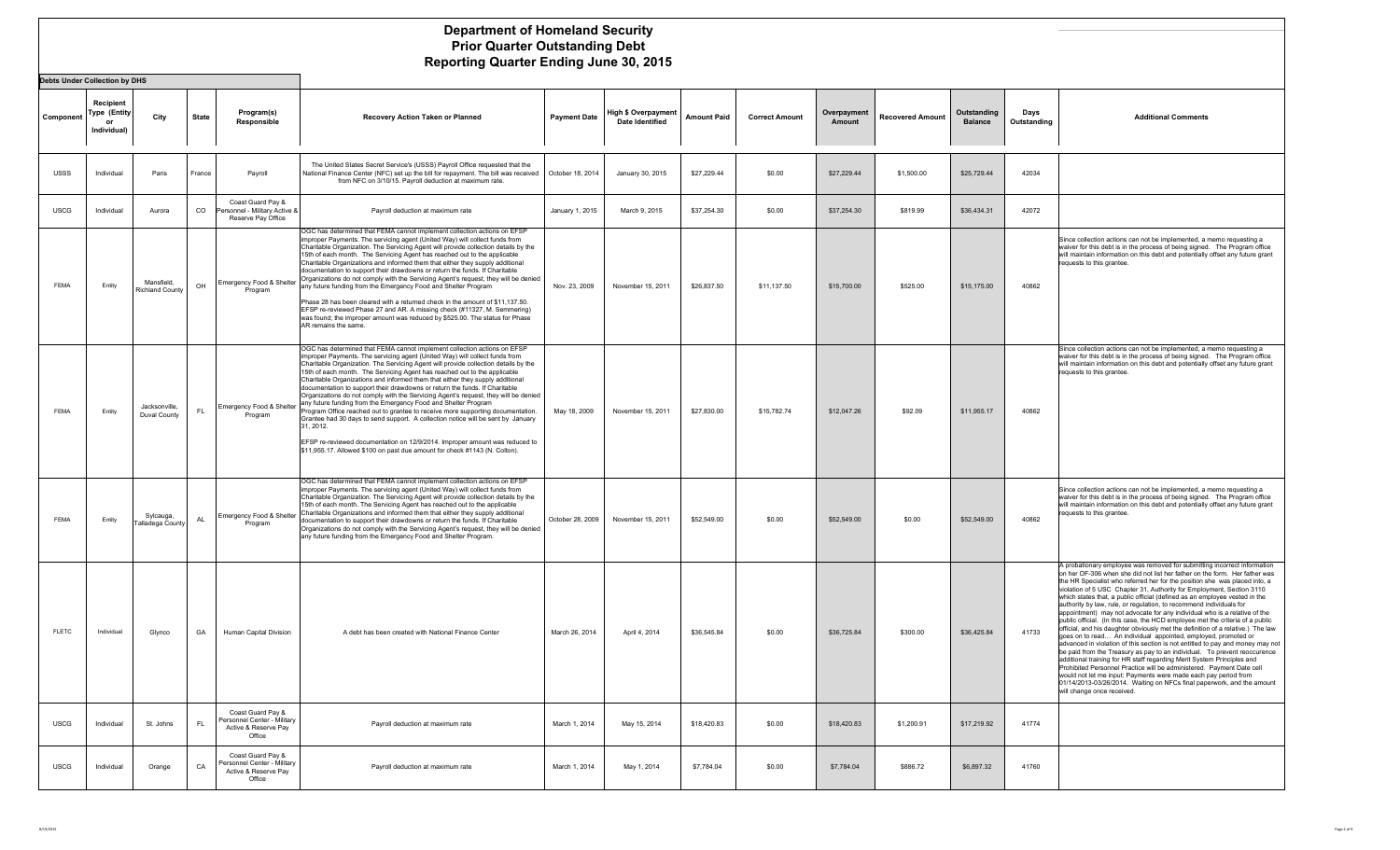## **Department of Homeland Security Prior Quarter Outstanding Debt Reporting Quarter Ending June 30, 2015**

|             | <b>Debts Under Collection by DHS</b>                   |               |              |                                                                                    |                                    |                     |                                                      |                    |                       |                       |                         |                               |                     |                            |
|-------------|--------------------------------------------------------|---------------|--------------|------------------------------------------------------------------------------------|------------------------------------|---------------------|------------------------------------------------------|--------------------|-----------------------|-----------------------|-------------------------|-------------------------------|---------------------|----------------------------|
| Component   | Recipient<br><b>Type (Entity)</b><br>or<br>Individual) | City          | <b>State</b> | Program(s)<br>Responsible                                                          | Recovery Action Taken or Planned   | <b>Payment Date</b> | <b>High \$ Overpayment</b><br><b>Date Identified</b> | <b>Amount Paid</b> | <b>Correct Amount</b> | Overpayment<br>Amount | <b>Recovered Amount</b> | Outstanding<br><b>Balance</b> | Days<br>Outstanding | <b>Additional Comments</b> |
| <b>USCG</b> | Individual                                             | Santa Rita    | Guam         | Coast Guard Pay &<br>Personnel Center - Military<br>Active & Reserve Pay<br>Office | Payroll deduction at maximum rate  | March 15, 2014      | April 1, 2014                                        | \$7,801.55         | \$0.00                | \$7,801.55            | \$6,424.06              | \$1,377.49                    | 41730               |                            |
| <b>USCG</b> | Individual                                             | Baltimore     | MD           | Coast Guard Pay &<br>Personnel Center - Military<br>Active & Reserve Pay           | Payroll deduction at maximum rate. | October 1, 2013     | December 4, 2013                                     | \$12,307.00        | \$0.00                | \$12,307.00           | \$3,381.25              | \$8,925.75                    | 41612               |                            |
| <b>USCG</b> | Individual                                             | Cheasapeake   | VA           | Coast Guard Pay &<br>Personnel Center - Military<br>Active & Reserve Pay           | Payroll deduction at maximum rate. | August 15, 2009     | December 3, 2013                                     | \$5,685.13         | \$0.00                | \$5,685.13            | \$2,809.50              | \$2,875.63                    | 41611               |                            |
| <b>USCG</b> | Individual                                             | Portland      | OR           | Coast Guard Pay &<br>Personnel Center - Military<br>Active & Reserve Pay           | Payroll deduction at maximum rate. | October 15, 2013    | December 1, 2013                                     | \$5,511.75         | \$0.00                | \$5,511.75            | \$4,846.09              | \$665.66                      | 41609               |                            |
| <b>USCG</b> | Individual                                             | Honolulu      | HI           | Coast Guard Pay &<br>Personnel Center - Military<br>Active & Reserve Pay           | Payroll deduction at maximum rate. | August 15, 2013     | October 1, 2013                                      | \$5,318.99         | \$0.00                | \$5,318.99            | \$894.78                | \$4,424.21                    | 41548               |                            |
| <b>USCG</b> | Individual                                             | San Francisco | CA           | Coast Guard Pay &<br>Personnel Center<br>Military Activie & Reserve<br>Pay         | Payroll deduction at maximum rate. | April 15, 2013      | April 30, 2013                                       | \$5,923.50         | \$0.00                | \$5,923.50            | \$2,165.72              | \$3,757.78                    | 41394               |                            |
| <b>USCG</b> | Individual                                             | Nashville     | TN           | Coast Guard Pay &<br>Personnel Center<br>Military Activie & Reserve<br>Pay         | Payroll deduction at maximum rate. | March 14, 2013      | April 25, 2013                                       | \$9,195.67         | \$0.00                | \$9,195.67            | \$6,521.87              | \$2,673.80                    | 41389               |                            |
| <b>USCG</b> | Individual                                             | New Orleans   | LA           | Coast Guard Pay &<br>Personnel Center - Military<br>Active and Reserve Pay         | Payroll deduction at maximum rate. | October 1, 2011     | November 25, 2011                                    | \$7,135.16         | \$0.00                | \$7,135.16            | \$2,014.04              | \$5,121.12                    | 40872               |                            |
| <b>USCG</b> | Individual                                             | Seattle       | WA           | Coast Guard Pay &<br>Personnel Center - Military<br>Active and Reserve Pay         | Payroll deduction at maximum rate. | Nov. 1, 2008        | June 15, 2011                                        | \$8,903.21         | \$1,051.71            | \$7,851.50            | \$6,329.02              | \$1,522.48                    | 40709               |                            |
|             |                                                        |               |              |                                                                                    |                                    |                     |                                                      | Total \$302,232.91 | \$27,971.95           | \$274,440.96          | \$40,711.04             | \$233,729.92                  |                     |                            |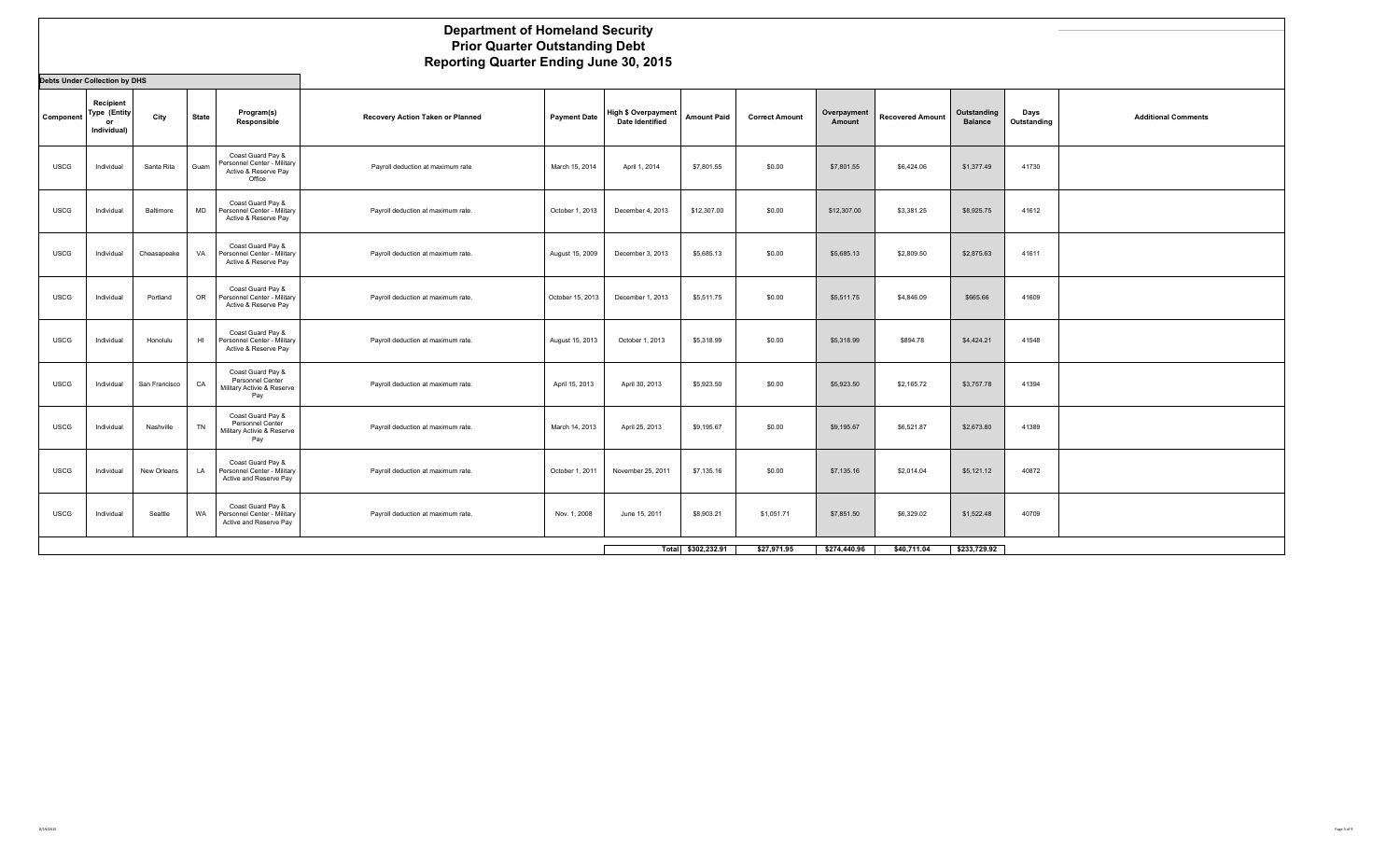## **Department of Homeland Security Debt Sent to Treasury Offset Program Reporting Quarter Ending June 30, 2015**

| Debts Sent to Treasury Offset Program for Collection |                                                    |                       |                        |                                                                                      |                                                                                                      |                     |                                                      |                    |                   |                       |                     |                               |                     |
|------------------------------------------------------|----------------------------------------------------|-----------------------|------------------------|--------------------------------------------------------------------------------------|------------------------------------------------------------------------------------------------------|---------------------|------------------------------------------------------|--------------------|-------------------|-----------------------|---------------------|-------------------------------|---------------------|
| Component                                            | Recipient<br><b>Type (Entity</b><br>or Individual) | City                  | <b>State</b>           | Program(s)<br>Responsible                                                            | <b>Recovery Action Taken or Planned</b>                                                              | <b>Payment Date</b> | <b>High \$ Overpayment</b><br><b>Date Identified</b> | <b>Amount Paid</b> | Correct<br>Amount | Overpayment<br>Amount | Recovered<br>Amount | Outstanding<br><b>Balance</b> | Days<br>Outstanding |
| <b>FEMA</b>                                          | Entity                                             | U.S Virgin<br>Islands | U.S. Virgin<br>Islands | Port Security Grant<br>Program                                                       | Recoupment package sent to Entity. Debt later sent to the Treasury<br>Offset Program for collection. | November 11, 2008   | September 30, 2010                                   | \$19,239.54        | \$0.00            | \$19,239.54           | \$0.00              | \$19,239.54                   | 1734                |
| <b>USCG</b>                                          | Individual                                         | <b>New York</b>       |                        | New York Coast Guard Pay &<br>Personnel Center -<br>Military Active &<br>Reserve Pay | Payroll deduction at maximum rate                                                                    | September 30, 2011  | April 8, 2013                                        | \$10,893.70        | \$0.00            | \$10,893.70           | \$1,349.76          | \$9,543.94                    | 813                 |
| <b>USCG</b>                                          | Individual                                         | Alameda               | California             | Coast Guard Pay &<br>Personnel Center -<br>Military Active &<br>Reserve Pay          | Payroll deduction at maximum rate                                                                    | March 15, 2014      | July 23, 2014                                        | \$5,554.90         | \$0.00            | \$5,554.90            | \$0.00              | \$5,554.90                    | 342                 |
| <b>USCG</b>                                          | Individual                                         | Rochester             | <b>NY</b>              | Coast Guard Pay &<br>Personnel Center -<br>Military Active &<br>Reserve Pay          | Pavroll deduction at maximum rate                                                                    | November 15, 2013   | January 2, 2014                                      | \$6,779.56         | \$0.00            | \$6,779.56            | \$6,500.66          | \$278.90                      | 544                 |
| <b>USCG</b>                                          | Individual                                         | Portsmouth            | VA                     | Coast Guard Pay &<br>Personnel Center -<br>Military Active &<br>Reserve Pay          | Payroll deduction at maximum rate                                                                    | June 15, 2013       | December 10, 2013                                    | \$51,074.15        | \$824.99          | \$50,249.16           | \$0.00              | \$50,249.16                   | 567                 |
| <b>USCG</b>                                          | Individual                                         | Santa Rose            | CA                     | Coast Guard Pay &<br>Personnel Center -<br>Military Active &<br>Reserve Pay          | Payroll deduction at maximum rate                                                                    | July 31, 2012       | September 26, 2012                                   | \$29,842.78        | \$0.00            | \$29,842.78           | \$18,380.96         | \$11,461.82                   | 1007                |
|                                                      |                                                    |                       |                        |                                                                                      |                                                                                                      |                     |                                                      | Total \$123,384.63 | \$824.99          | \$122.559.64          | \$26,231.38         | \$96,328.26                   |                     |
|                                                      |                                                    |                       |                        |                                                                                      |                                                                                                      |                     |                                                      |                    |                   |                       |                     |                               |                     |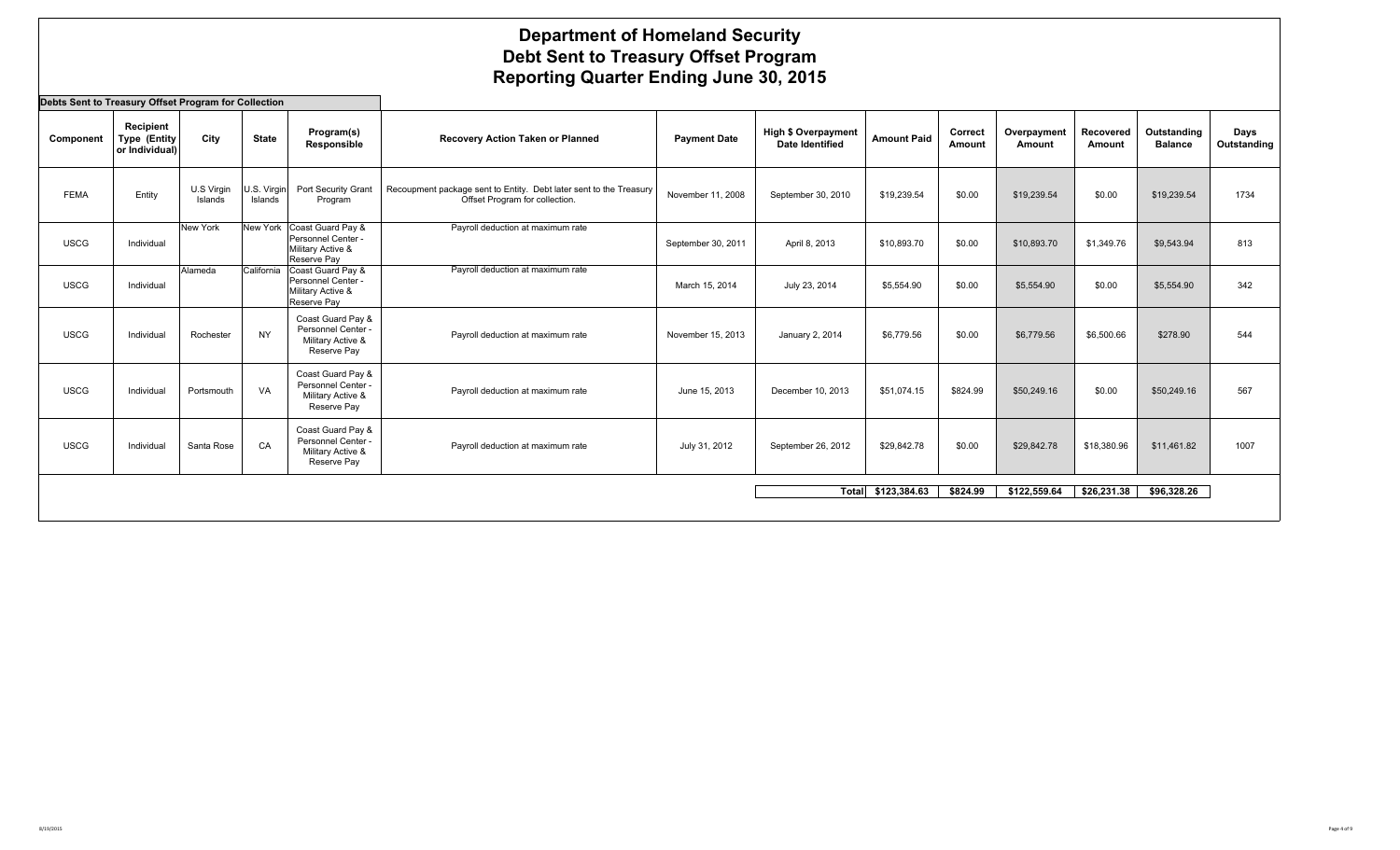## **Department of Homeland Security Debt Collected or Cleared - Prior Quarter Reporting Quarter Ending June 30, 2015**

| Debts Cleared or Collected by DHS |                                                |              |                         |                                                                            |                                                                                                                                                                                                                                                                                                                                                                                                                                                                                                                                                                                                                                                                                                                  |                     |                                                      |                              |                    |                   |                       |                     |                                                             |                               |                                        |
|-----------------------------------|------------------------------------------------|--------------|-------------------------|----------------------------------------------------------------------------|------------------------------------------------------------------------------------------------------------------------------------------------------------------------------------------------------------------------------------------------------------------------------------------------------------------------------------------------------------------------------------------------------------------------------------------------------------------------------------------------------------------------------------------------------------------------------------------------------------------------------------------------------------------------------------------------------------------|---------------------|------------------------------------------------------|------------------------------|--------------------|-------------------|-----------------------|---------------------|-------------------------------------------------------------|-------------------------------|----------------------------------------|
| Component                         | Recipient<br>Type<br>(Entity or<br>Individual) | City         | <b>State</b>            | Program(s)<br>Responsible                                                  | Recovery Action Taken To Recoup Overpayment                                                                                                                                                                                                                                                                                                                                                                                                                                                                                                                                                                                                                                                                      | <b>Payment Date</b> | <b>High \$ Overpayment</b><br><b>Date Identified</b> | Date Overpayment<br>Recouped | <b>Amount Paid</b> | Correct<br>Amount | Overpayment<br>Amount | Recovered<br>Amount | <b>Waived Amount or</b><br><b>Documentation</b><br>Received | Outstanding<br><b>Balance</b> | Days taken to<br>Recoup<br>Overpayment |
| <b>USCG</b>                       | Individual                                     | Washington   | District of<br>Columbia | Coast Guard Pay &<br>Personnel Center - Military<br>Active and Reserve Pay | Payroll deduction at maximum rate                                                                                                                                                                                                                                                                                                                                                                                                                                                                                                                                                                                                                                                                                | December 30, 2011   | February 23, 2012                                    | June 1, 2015                 | \$9,280.24         | \$0.00            | \$9,280,24            | \$9,280.24          | \$0.00                                                      | \$0.00                        | 180                                    |
| <b>FEMA</b>                       | Individual                                     | <b>Brick</b> | <b>NJ</b>               | Individuals and<br><b>Households Payments</b>                              | Based on research completed by the specialized processing unit (SPU) the<br>entire debt has been cancelled as of 6/3/2015. The CAR-Recoup<br>Rescinded letter was mailed to the applicant on 6/5/15.<br>NEMIS Events log comments from 6/3/2015:<br>"Sufficient information was received today from the natural gas provider<br>regarding utility usage to warrant termination of this debt. An electronic<br>copy of the bill was submitted to me and I forwarded it to the mailroom to<br>be added to the file.<br>The CAR letter will be mailed to terminate:<br>BFC# R15B512382<br>Amount: \$31,900.00<br>Termination request also added to the spreadsheet for the developer to<br>update the Finance tab." | January 23, 2013    | September 30, 2014                                   | June 5, 2015                 | \$31,900.00        | \$0.00            | \$31,900.00           | \$0.00              | \$31,900.00                                                 | \$0.00                        | 180                                    |
| <b>USCG</b>                       | Individual                                     | San Juan     | <b>PR</b>               | Coast Guard Pay &<br>Personnel Center - Military<br>Active & Reserve Pay   | Payroll deduction at maximum rate.                                                                                                                                                                                                                                                                                                                                                                                                                                                                                                                                                                                                                                                                               | May 31, 2013        | June 26, 2013                                        | April 1, 2015                | \$16,607.00        | \$0.00            | \$16,607.00           | \$16,607.00         | \$0.00                                                      | \$0.00                        | 180                                    |
| <b>USCG</b>                       | Individual                                     | Washington   | DC                      | Coast Guard Pay &<br>Personnel Center - Military<br>Active and Reserve Pay | Payroll deduction at maximum rate                                                                                                                                                                                                                                                                                                                                                                                                                                                                                                                                                                                                                                                                                | May 15, 2014        | September 23, 2014                                   | April 29, 2015               | \$7,834.17         | \$0.00            | \$7,834.17            | \$7,834.17          | \$0.00                                                      | \$0.00                        | 180                                    |
| <b>USCG</b>                       | Individual                                     | Punte Gorta  | FL.                     | Coast Guard Pay &<br>Personnel Center - Military<br>Active and Reserve Pay | Payroll deduction at maximum rate                                                                                                                                                                                                                                                                                                                                                                                                                                                                                                                                                                                                                                                                                | August 15, 2013     | September 18, 2013                                   | May 1, 2015                  | \$13,169.60        | \$0.00            | \$13,169.60           | \$13,169.60         | \$0.00                                                      | \$0.00                        | 180                                    |
|                                   |                                                |              |                         |                                                                            |                                                                                                                                                                                                                                                                                                                                                                                                                                                                                                                                                                                                                                                                                                                  |                     |                                                      | Total                        | \$78,791.01        | \$0.00            | \$78.791.01           | \$46,891.01         | \$31,900.00                                                 | \$0.00                        |                                        |

8/19/2015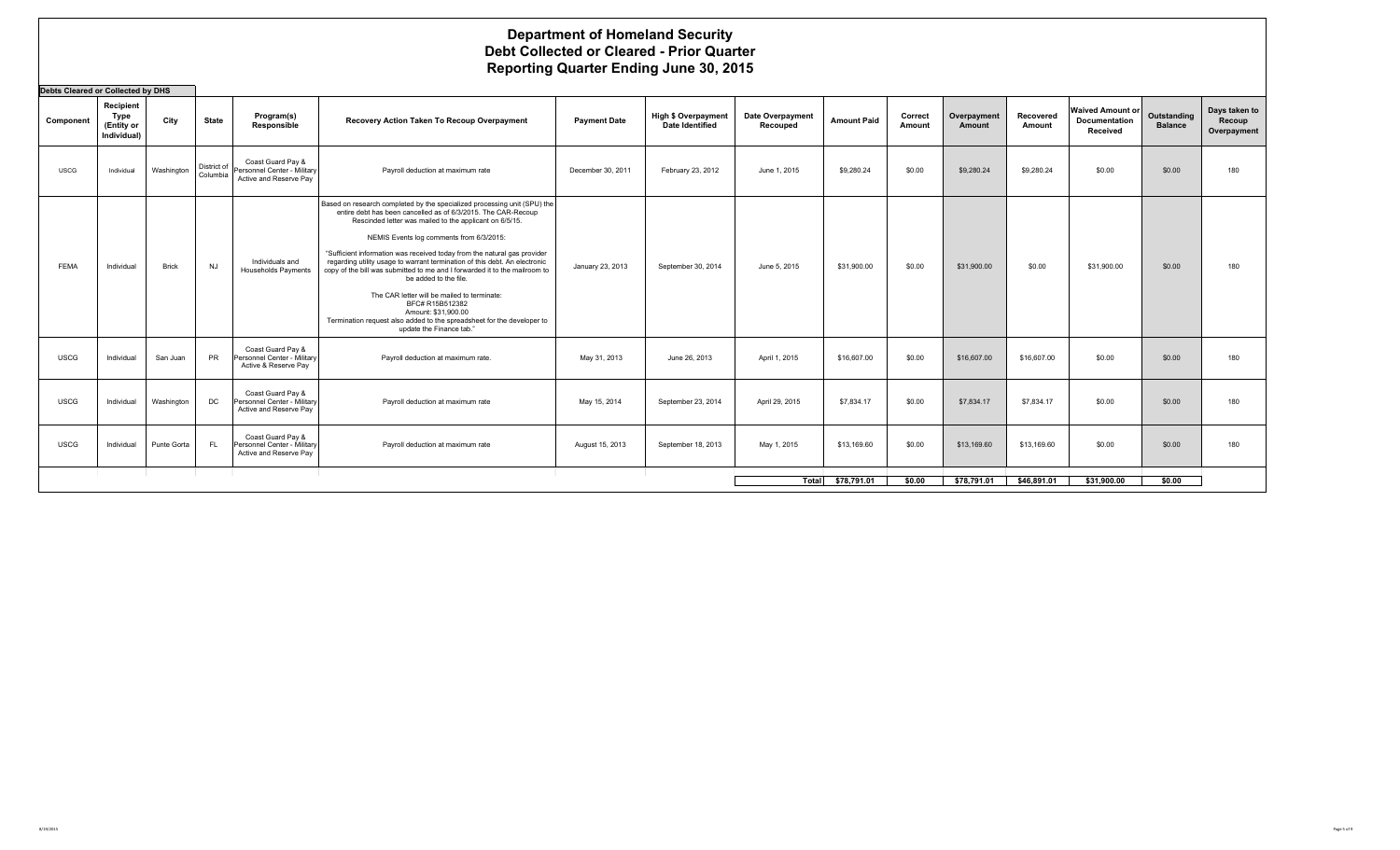|   |                                            | Total Instances from inception to date                                                                         | 345                 |             |              |               | 26            | 30            | 33             | 18             | 12             | 20          | 35          |
|---|--------------------------------------------|----------------------------------------------------------------------------------------------------------------|---------------------|-------------|--------------|---------------|---------------|---------------|----------------|----------------|----------------|-------------|-------------|
|   | <b>HDOR - Ending Outstanding Balances:</b> |                                                                                                                | <b>Inception to</b> |             |              |               |               |               |                |                |                |             |             |
|   | Per Overpymt Reports Reported to OIG       | <b>Ending Balance---&gt;</b>                                                                                   | date Total          | 6/30/2015   | 3/31/2015    | 12/31/2014    | 9/30/2014     | 6/30/2014     | 3/31/2014      | 12/31/2013     | 9/30/2013      | 6/30/2013   | 3/31/2013   |
| B |                                            | Ending Current Quarter Outstanding Balance from Prior Quarter                                                  |                     | \$330,058   | \$315,057    | \$315,652     | \$362,594     | \$354,253     | \$836,659      | \$949,655      | \$482,135      | \$1,857,618 | \$1,146,402 |
|   |                                            | Additions: Current Qtr Activity Outstanding                                                                    |                     | \$0         | \$64,484     | \$31,900      | \$105,890     | \$585,381     | \$589,007      | \$255,870      | \$495,043      | \$54,358    | \$1,213,685 |
|   |                                            | Net Change (Plug): From Qtr to Qtr (Collections) and/or Additions                                              |                     | (549, 483)  | \$31,989     | (5120, 932)   | (5471, 150)   | (5486, 033)   | \$220,142      | \$228,346      | (5934, 797)    | (5448, 112) | \$1,210,589 |
|   |                                            | <b>Ending Outstanding Balance</b>                                                                              |                     | \$330,058   | \$379,541    | \$347,552     | \$468,484     | \$939,633     | \$1,425,666    | \$1,205,525    | \$977,178      | \$1,911,976 | \$2,360,088 |
|   |                                            |                                                                                                                |                     |             |              |               |               |               |                |                |                |             |             |
|   |                                            |                                                                                                                |                     |             |              |               |               |               |                |                |                |             |             |
|   |                                            | <b>Explanations</b>                                                                                            |                     |             |              |               |               |               |                |                |                |             |             |
|   |                                            | Debt Fully Collected from Prior Qtr                                                                            |                     | (546,891)   | ( \$83, 146) | (567, 311)    | ( \$567, 999) | (5609, 239)   | ( \$230, 729)  | (559, 023)     | ( \$30, 850)   |             |             |
|   |                                            | Debt Waived due to sufficient documentation provided and/or CFO requested action                               |                     | ( \$31,900) | (55, 281)    | $($ \$85,765) | (54, 755)     | (5481, 351)   | (5124, 371)    | (592)          | (51, 378, 275) |             |             |
|   |                                            | Adjustment-Qtr over Qtr Amount Fully Collected and/or written Off but was Partially Collected in Prior Quarter |                     | \$15,001    | \$55,932     | \$11,618      | \$12,923      | \$43,914      | \$5,847        | \$13,098       | \$9,424        |             |             |
|   |                                            | Plug: Amounts Collected from Entities and/or Individuals that are on Payment Plans-Qtr Over Qtr                |                     | (514, 307)  | (564, 484)   | (520, 526)    | (588, 681)    | ( \$560, 642) | (\$569,395.39) | (5274, 363.23) | (5464,903.62)  |             |             |
|   |                                            | Net Change: Qtr over Qtr                                                                                       |                     | \$49,483    | ( \$31,989)  | \$120,932     | \$471,150     | \$486,033     | $-$ \$220,142  | $-$ \$228,346  | \$934,797      |             |             |
|   |                                            |                                                                                                                | Check:              | \$0         | \$0          | \$0           | \$0           | \$0           | \$0            | \$0            | \$0            |             |             |
|   |                                            |                                                                                                                |                     |             |              |               |               |               |                |                |                |             |             |
|   |                                            | . Debts cleared or collected by DHS that were outstanding the prior quarter FY14Q4 total                       |                     | (549, 483)  |              |               |               |               |                |                |                |             |             |
|   |                                            | . Debts previously reported that remain outstanding                                                            |                     | \$330,058   |              |               |               |               |                |                |                |             |             |
|   |                                            |                                                                                                                |                     |             |              |               |               |               |                |                |                |             |             |
|   |                                            | Across Document-All Outstanding Items                                                                          |                     | \$330,058   |              |               |               |               |                |                |                |             |             |
|   |                                            |                                                                                                                | Check               | \$0         |              |               |               |               |                |                |                |             |             |
|   |                                            | Quarterly Details Reconciled to Master Reconciliaton                                                           |                     | \$0         |              |               |               |               |                |                |                |             |             |
|   |                                            |                                                                                                                | Dashboard           | #REF!       |              |               |               |               |                |                |                |             |             |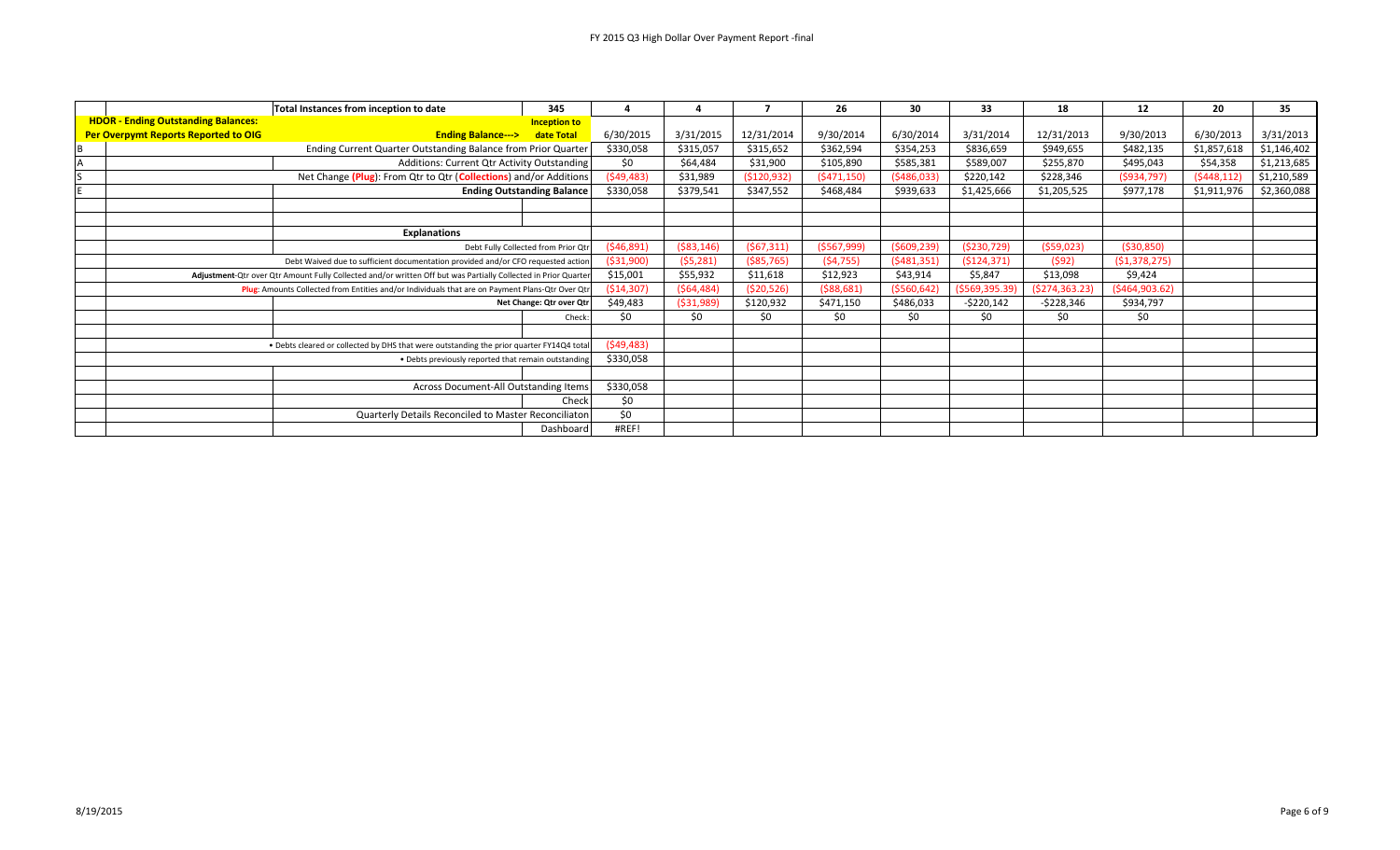|                   |                               | <b>Jeoartment of Homeland Security</b><br><b>High-Dollar Oversayments Report</b> |             |                                                                      |                                                                                                                                                                                                                                                                                                                                       |                     |                                                       |                                                                                                                                                                                                                                                                                                                                                                                                                                                                                                                                                                                                        |                   |                                                   | Start Tracking in FY 15 Q3                                 |                                                                      |           |                                 |                     |     | Start Tracking in<br>EVISON |                                                                                                                                                                                                                                                                                                                                                                                                                                                                                 |                                                                                       |
|-------------------|-------------------------------|----------------------------------------------------------------------------------|-------------|----------------------------------------------------------------------|---------------------------------------------------------------------------------------------------------------------------------------------------------------------------------------------------------------------------------------------------------------------------------------------------------------------------------------|---------------------|-------------------------------------------------------|--------------------------------------------------------------------------------------------------------------------------------------------------------------------------------------------------------------------------------------------------------------------------------------------------------------------------------------------------------------------------------------------------------------------------------------------------------------------------------------------------------------------------------------------------------------------------------------------------------|-------------------|---------------------------------------------------|------------------------------------------------------------|----------------------------------------------------------------------|-----------|---------------------------------|---------------------|-----|-----------------------------|---------------------------------------------------------------------------------------------------------------------------------------------------------------------------------------------------------------------------------------------------------------------------------------------------------------------------------------------------------------------------------------------------------------------------------------------------------------------------------|---------------------------------------------------------------------------------------|
|                   | Fiscal Year Cuarter Component | r the Quarter Englise, June 33 3915.<br>Recipient Type (Efftity or individual)   |             | hooramis) Responsib                                                  | <b>Taken or Planned</b>                                                                                                                                                                                                                                                                                                               |                     | <b><i><u>CALLA OF CHAPPAULONADE CARACTERS</u></i></b> | Why the Overcovment Occurred And Actions to Prevent Reoccurren                                                                                                                                                                                                                                                                                                                                                                                                                                                                                                                                         |                   | ta Winh & Propressionant Idantifiad for Bennetian | Recouped                                                   | Amount                                                               | Resolved  | Balance                         | <b>Contact Ave.</b> |     |                             | Walved Amount or<br><b>Receive Pymt Documentation Received</b>                                                                                                                                                                                                                                                                                                                                                                                                                  | Explanations on Special Items                                                         |
|                   |                               |                                                                                  |             | ast Guard HO - COMD 1                                                | letund check received from the vendor on 04/22/15 /Unidentified Check?                                                                                                                                                                                                                                                                |                     | act Management Weaknesses                             | CEN received invice approximation the Contraction Officer for \$160.147.00. The vendor ister discovered an overbiling discreasescy during a reconcilation/audit and immediately submitted a relind check for \$160. The vendor h<br>Corrective Action Plan:<br>INCEN is working with our contracting community to ensure controls are being followed prior to invoice approval.                                                                                                                                                                                                                        |                   | May 54, 2015                                      | Avenue Shad                                                |                                                                      | 10012-007 | $-90$                           |                     |     |                             |                                                                                                                                                                                                                                                                                                                                                                                                                                                                                 |                                                                                       |
| $1500 -$          |                               |                                                                                  |             | Coast Guard Pay & Personnel - Military Active and Reserve Pay Office | turcii Deduction                                                                                                                                                                                                                                                                                                                      |                     |                                                       | <b>Instantive Artico Blaz-</b><br>structions on how to report a retiree death are printed in the monthly retiree newsletter.                                                                                                                                                                                                                                                                                                                                                                                                                                                                           | June 1, 2015      | June 5, 2015                                      |                                                            | Auto 20, 2015 5 51, 897, 695 5 51, 897, 696 50, 00                   |           |                                 |                     |     |                             |                                                                                                                                                                                                                                                                                                                                                                                                                                                                                 |                                                                                       |
| $-250$            |                               |                                                                                  |             | fice of Information and Technology                                   | ndor has refunded the duolicate payment                                                                                                                                                                                                                                                                                               |                     | Gordon Contract Management Weaknesses                 | a vendor submitted two invoices with different invoice dates and different invoice numbers for the same period of performance. The vendor was trying to connect a classification error, but did not make it clear to the progr<br>and involve<br>Jamective Action Plan:<br>prevent a reoccurrence the program office will be reminded to look at the period of performance and using this on their notes on the receiving reports would holically catch duplicated receiving reports from being generated                                                                                              |                   | June 12, 2015                                     |                                                            | June 23, 2015   \$ 138,662.31 \$ 139,662.31 \$0.00                   |           |                                 |                     |     |                             |                                                                                                                                                                                                                                                                                                                                                                                                                                                                                 |                                                                                       |
| Pr2015 Pr15Q3 150 |                               |                                                                                  |             |                                                                      | mpleted on 6/19/2015 to re-establish the UDO.                                                                                                                                                                                                                                                                                         |                     |                                                       | rendor submitted duplicate invoices with different invoice numbers (5840002252494 and 5840002407247) because the original invoice (5840002252494) vas miecholcanceled by the COR. Due to the difference in invoice numbers, th<br>plicate and both invoices were paid. Vendor identified the duplicate invoice submitted in error and sent refund.<br>Jamective Action Plan:<br>Current controls are in place to catch duolicate invoice numbers. ACOx COx & CORx need to remain violant of account balances and/or vendor invoices previously submitted and applived for goods and services provided. | March 27, 2015    | June 15, 2015                                     |                                                            | June 19, 2015   S. 457, 344.91 \$ 457, 244.91 \$0.00                 |           |                                 |                     |     | ---                         |                                                                                                                                                                                                                                                                                                                                                                                                                                                                                 |                                                                                       |
| 5115 Q2           |                               |                                                                                  | ingham      | a of Administratio                                                   | recovery action taken the yendor sent in the overcoviny                                                                                                                                                                                                                                                                               | 1 Vendor            | Contract Management Weaknesses                        | tober and November auto pay lease payments were obligated using an incorrect vendor code. These obligations create a system generated payment at the end of each month<br>Jorrechre Action Plan:<br>oram Office that eat up the                                                                                                                                                                                                                                                                                                                                                                        | December 2, 2014  | January 2, 2015                                   |                                                            | January 2, 2015   205, 767.62   515, 767.62   20.00                  |           |                                 |                     |     |                             |                                                                                                                                                                                                                                                                                                                                                                                                                                                                                 |                                                                                       |
|                   |                               |                                                                                  |             |                                                                      | te United States Secret Service's (USSS) Payroll Office requested that the National Finance Center (NFC) set up the bill for Late Notification - Change its Lack of Program Office Oversight<br>equipment. The bill was received from NFC on 3/10/15. The USSS employee will receive this bill this week with re-cayment              |                     |                                                       | ograp (Mac hui te so haddon war colleg soo wars of groopsy stepped, wedge and you are completed and redict minimization and contract counterparty and contract proportion and contract counterparty in the second proportion o<br>arrective Action Plan:<br>new procedure has been inplemented within the Payoli Operations Division to prevent this from happening again. Reports are now persented based on the transaction code (TC) versus the conanizational code. The TC is checked<br>rosters. NFC's database, and the amounts gaid to each individual.                                         | October 18, 2014  | January 30, 2015                                  |                                                            |                                                                      |           | 527.229.44 51.500.00 525.729.44 |                     |     |                             |                                                                                                                                                                                                                                                                                                                                                                                                                                                                                 |                                                                                       |
| 11502             |                               |                                                                                  |             | Coast Guard Pay & Personnel - Military Active & Reserve Pay Office   | roll deduction at maximum rate                                                                                                                                                                                                                                                                                                        |                     | <b>Gamant Croy</b>                                    | rgayment due to late notification from the Veterans Administration for Compensation Offset<br>rective Action Plan:<br>ification was sent to the Veterans Administration on the consequences of late notification.<br>In invoice "total current period activity" of d.D. 174.276.941 was paid vice the "total account activity" amount of difiels.427.98                                                                                                                                                                                                                                                | January 1, 2015   | March 9, 2015                                     |                                                            | \$37,254.30 \$31939 \$36,434.31                                      |           |                                 | $\frac{1}{12}$      | Tes |                             |                                                                                                                                                                                                                                                                                                                                                                                                                                                                                 |                                                                                       |
| $-50$             |                               |                                                                                  |             |                                                                      | fund request letter was sent to the vendo                                                                                                                                                                                                                                                                                             |                     |                                                       | Corrective Action Plan:                                                                                                                                                                                                                                                                                                                                                                                                                                                                                                                                                                                | February 23, 2015 | March 24, 2215                                    |                                                            | April 20.2015 \$2.533.848.96 \$2.533.848.96                          |           | $-60.00$                        |                     |     |                             |                                                                                                                                                                                                                                                                                                                                                                                                                                                                                 |                                                                                       |
|                   |                               |                                                                                  |             | 5 Security Grants Program                                            | .<br>On 11-1-2214, Program office has been given 20 days to contact grantee to either provide supporting documentation or refund. If<br>moneys to FEMA . After the 30 day period a potential debt letter will be sent to the grantee<br>tet time FEMA will contact debt collection Agency for further pursuit                         |                     | Cocumentation Cocumentation submission problem        | The verdor has been notified of overpayment and the reland is pending. The desk gade has been gadesid to clarify the correct payment amount and ACO training will be provided to prevent recocurrence<br>Kannels needed from:<br>Con<br>parent office will reach out to all orantees on an annual basis to mmind of documentation retention responsibilies as well as proper protocol to respond to audits and internal control review                                                                                                                                                                 | September 4, 2013 | September 30, 2014                                |                                                            | December 7, 2014    6361-000-31    6361-000-31    6360    647-000-31 |           |                                 |                     |     |                             |                                                                                                                                                                                                                                                                                                                                                                                                                                                                                 |                                                                                       |
|                   |                               |                                                                                  |             | Homeland Security Grants Program                                     | 11-1-2014. Program office has been given 30 days to contact grantee to either provide supporting documentation or refund<br>coevs to FEMA. After the 30 day period a potential debt letter will be sent to the grantee from the FEMA CFO. If no resolution<br>that time FEMA will contact debt collection Agency for further pursuit. |                     | lent Donumentation - Donumentation submission nethiam | inantee neglected to provide supporting documentation for IPS/RN-FY 14 testing.<br>amedive Action Plan:<br>Impam office will reach out to all grantees on an annual basis to remind of documentation relention responsibilies as well as proper protocol to respond to audits and internal control reviews.                                                                                                                                                                                                                                                                                            | Agus 14, 2013     | September 30, 2014                                | December 2.2014 \$100,000.00 \$1.00 \$1.00 \$2.00 \$1.     |                                                                      |           |                                 |                     |     |                             | $\overline{\phantom{a}}$ $\overline{\phantom{a}}$ $\overline{\phantom{a}}$ $\overline{\phantom{a}}$ $\overline{\phantom{a}}$ $\overline{\phantom{a}}$ $\overline{\phantom{a}}$ $\overline{\phantom{a}}$ $\overline{\phantom{a}}$ $\overline{\phantom{a}}$ $\overline{\phantom{a}}$ $\overline{\phantom{a}}$ $\overline{\phantom{a}}$ $\overline{\phantom{a}}$ $\overline{\phantom{a}}$ $\overline{\phantom{a}}$ $\overline{\phantom{a}}$ $\overline{\phantom{a}}$ $\overline{\$ | 2014, Availing additional documentation.                                              |
| rs or             |                               |                                                                                  | n Francisco | of Security Grants Program                                           | 11-1-2014. Program office has been given 30 days to contact crantee to either provide supporting documentation prinsture<br>soneys to FEMA. After the 30-day period a octential debt letter will be sent to the crantee from the FEMA CFO. If no resolution<br>tet time FEMA will contact debt collection Agency for further pursuit. |                     | nt Documentation   Documentation submission problem   | rantee neglected to provide supporting documentation for IPS/RN-FY 14 testing.<br>perective Action Plan:<br>Pogram office will reach out to all grantees on an annual basis to remind of documentation relention responsibles as well as proper protocol to respond to audits and internal control reviews.                                                                                                                                                                                                                                                                                            | 38/15.2012        | September 30, 2014                                |                                                            |                                                                      |           |                                 |                     |     |                             | \$5,079,601.22                                                                                                                                                                                                                                                                                                                                                                                                                                                                  | 2014, awaiting additional documentation                                               |
| is Ot             |                               |                                                                                  |             | <b>Sylduals and Households Progr.</b>                                | rogram office conducting internal debt collection activities as of 11-1-2014                                                                                                                                                                                                                                                          |                     | jent Documentation Cocumentation submission problem   | cant provided insufficent documentation to prove inc<br>prective Action Plan:<br>Update training manual and staff to make sure proper documentation is provided from applicants at the time of reque                                                                                                                                                                                                                                                                                                                                                                                                   | January 23, 2013  | September 30, 2014                                |                                                            | June 5, 2015 \$21,900.00 \$0.00 \$0.00                               |           |                                 |                     |     |                             | \$31,900.00                                                                                                                                                                                                                                                                                                                                                                                                                                                                     |                                                                                       |
| 15Q1              |                               |                                                                                  |             | of Security Grants Program                                           | n 11-1-2014. Program office has been given 30 days to contact grantee to either provide supporting documentation or refund<br>oneys to FEMA. After the 30 day period a octential debt letter will be sent to the crantee from the<br>at time FEMA will contact debtcolection Agency for further oursuit                               |                     | ent Documentation  Documentation submission problem   | whee neglected to provide supporting documentation for IPERIA FY 14 testing.<br>rective Action Pia<br>parent office will reach out to all orantees on an annual basis to remind of documentation retention responsibilies as well as proper protocol to respond to audits and internal control reviews                                                                                                                                                                                                                                                                                                 | December 19, 2012 | September 30, 2014                                |                                                            | November 25, 2014   1911 896 54                                      | 3000      | \$0.00                          |                     |     | $\sim$                      | \$111,000.54                                                                                                                                                                                                                                                                                                                                                                                                                                                                    | tee provided source documentation in Octo<br>2014, awaiting additional documentation. |
| 15 Q1             |                               |                                                                                  |             |                                                                      | ind cackage submitted to vendor on 10/20/14                                                                                                                                                                                                                                                                                           | ate Payment         | Lack of Program Office Oversight                      | monthly lease was paid through the Recurring Charge master (RCM). During May 2014, the vendor also sent an electronic invoice to FINCEN (with a different invoice numbe<br>prective Action Plan:<br>The Real Estate Division has confirmed and verified that they have transitioned the Real Estate Leasing Division's rents from RCM to the vendor submitting invoices directly to FINCEN                                                                                                                                                                                                             | May 22, 2014      | Color 8, 2014                                     |                                                            |                                                                      |           |                                 |                     |     |                             |                                                                                                                                                                                                                                                                                                                                                                                                                                                                                 |                                                                                       |
| FY15 OT           |                               |                                                                                  |             |                                                                      | isfund cackage submitted to vendor on 10/30/1                                                                                                                                                                                                                                                                                         | <b>Cale Deumant</b> | Lack of Program Office Oversight                      | his monthly lease was paid through the Recurring Charge mayber (RCM). During May 2014, the vendor also sent an electronic invoice to FINCEN nuth a different invoice<br>rective Action Plan<br>or Real Estate Division has confirmed and verified that they have transitioned the Real Estate Leasing Division's rents from RCM to the vendor submitting invoices directly to FINCEN.                                                                                                                                                                                                                  | March 24, 2014    | October 9, 2014                                   | November 19, 2014  9115,918-40  9115,918-40  9000  9000  9 |                                                                      |           |                                 |                     |     | $\sim$                      |                                                                                                                                                                                                                                                                                                                                                                                                                                                                                 |                                                                                       |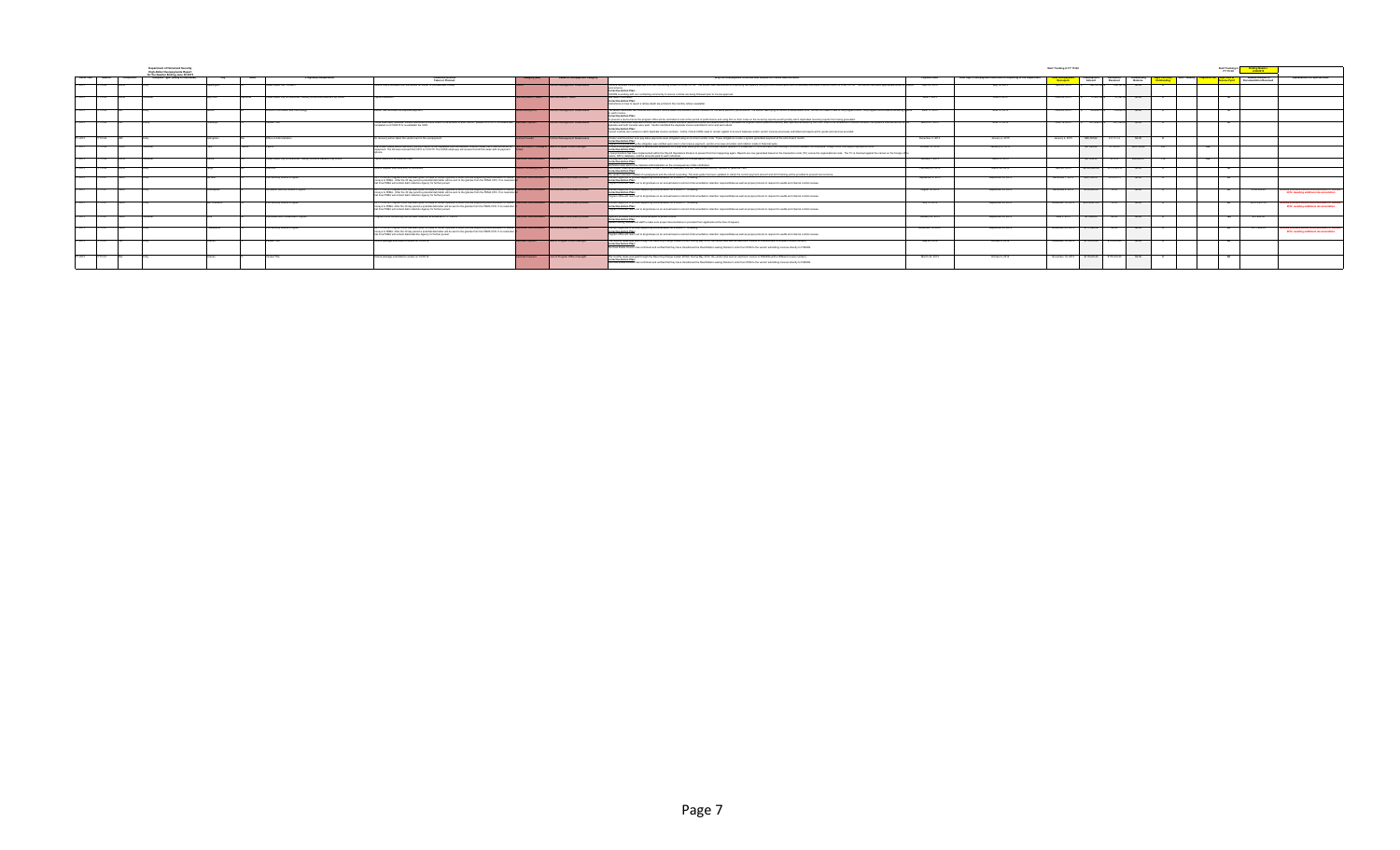| <b>Department of Homeland Security</b><br>Start Tracking in FY 15 Q3 |                                      |
|----------------------------------------------------------------------|--------------------------------------|
| <b>High-Dollar Oversayments Reg</b>                                  |                                      |
|                                                                      |                                      |
|                                                                      | needly With Treasury<br>------------ |
| Payment Date                                                         |                                      |